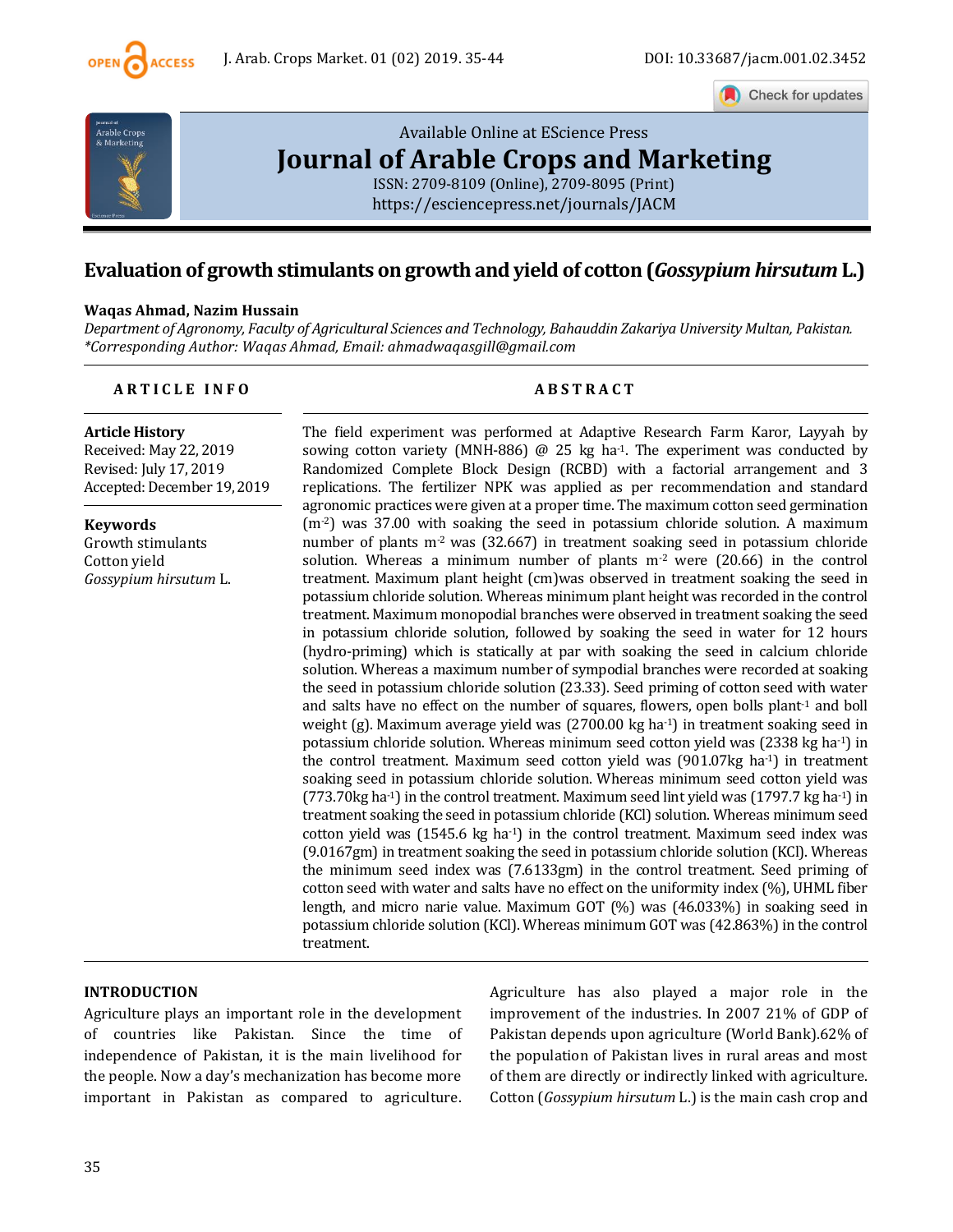foreign exchange for Pakistan and most developing and agricultural dependent countries like Bangladesh and India etc. Cotton (*Gossypium hirsutum* L.) is the main fiber crop of the world. In 2003 about 20% of the overall cotton area was grown as a Bt. Cotton (James, 2003). In 1947 the total cotton production area was 1240 thousand hectares with an overall production of 194000 metric tons and the average yield was of 157 kg ha-1. In 2009-2010 total cotton area was 2820 thousand hectares with an average production of 715 kg/ha, cotton has 7.3% of value-added in agriculture and 1.6% to GDP (Govt. of Pakistan, 2009).

With indeterminate growth habit, the cotton plant is perennial and has been adapted to annual cultivation due to the great efforts of plant breeders. Cotton is the main textile fiber crop and inception of addible oil in Pakistan. Cotton provides raw material to 1139 ginning units, 503 textile mills and over 5000 oil expelling units. Today latest upland cotton varieties are high yielding, day length neutral, annual plants and high perennial cotton was regained by the compact and more yielding annual crop (Munro, 1987). However, the genuine yield was less than the genetic potential of the varieties resulted from consecutive cropping that lessened the productivity of the soil. Tsidale (1993) said that continuous cultivation of land leads to a decline in the fertility and organic matter of the soil. Against the broad economic importance of the crop and applicable climatic and natural resources in the area, the use of fertilizer to maximize the yield and attention given to the development of fiber characteristics in the area was essential. Besides, presently there is no information on the fixed rate of nitrogen fertilizer that can give optimum yield and enhance fiber quality with profitable production on the environment prevailing at Pakistan and nearby areas. The rapidly increasing human population and the need for further cloth is anticipated to affect the fiber requirement of the people and the textile industry. It is, however, critical to interrogate the fertility status of the soil in relation to nitrogen response on yield and quality of cotton.

In cotton synthetic fertilizer especially nitrogen has a wide impact on production encouragement by controlling cotton growth and abscission of squares and bolls (varma, 1982). When nitrogen is applied at a rate of 190 kg/ha as compared to 143 kg/ha the yield is higher (Abdul-Malik et al., 1997). When nitrogen is applied at a rate of 50 kg per hectare it increases the protein content (Patil *et al*., 1997). Although its great importance, production and productivity of cotton are mainly affected by a biotic and abiotic factor that causes to low average national yield 1.1 t ha-<sup>1</sup>. On irrigated farms yield potential is 3.5 to 4 ton per hectares while the average yield is 2 to 3 ton/ha (EARO, 2006). Less soil fertility and not use of improved varieties are basic factors influencing the production of cotton in both ways either quality or quantity (Yayock, 2002). Favourable application of nitrogen plays a key role in determining a wide range of cotton plant yield variables including plant size, fruiting intensity, boll retention rate, boll size and total boll number per plant (Sing et al., 1998). However, these conditions tell us that some farmers of the crop are planning to buy and apply the fertilizer while others are replacing the cotton land to other crops and, hence, the continuation of the varieties in the production system was at risk. Instead of improving the fiber quality, researchers have a main focus on yield in past. A proper understanding and appreciation of soil fertility and other agronomic factors that affect the lint yield of commercial cotton varieties are of paramount importance. This article reports the effect of growth stimulants on the growth and lint yield of cotton varieties.

Cotton is a Warm seasonal (tropical) crop. It can be profitably grown in regions with optimum rainfall, but the economic yield cannot be obtained in the regions with rainfall less than 500 mm. for higher yields 50 cm of rainfall is necessary. In general, temperature more than 35 degrees C are not favourable for cotton-growing, however, when the moisture supply is favourable, the cotton plant survives at very high temperature (up to 43-45 Co) for short periods. If there is a high temperature for a long time, the yield will decrease badly. Throughout the growing period, high light intensities are essential for satisfactory vegetative development, for minimal shedding of buds and bolls and hence for higher yields. Cotton Crop can be grown up to 1000m altitude.

Cotton can be grown on a wide range of soils and can be grown on a great variety of soils like black cotton soils. Alluvial soils are best for maximum cotton yield. Soil structure and texture along with favourable air and moisture is requiring for cotton growth. Shallow soils are not suited for deep-rooted crops such as cotton, so soil depth is also an important factor. Cotton is not extremely perceptive to soil reactions, so it can be grown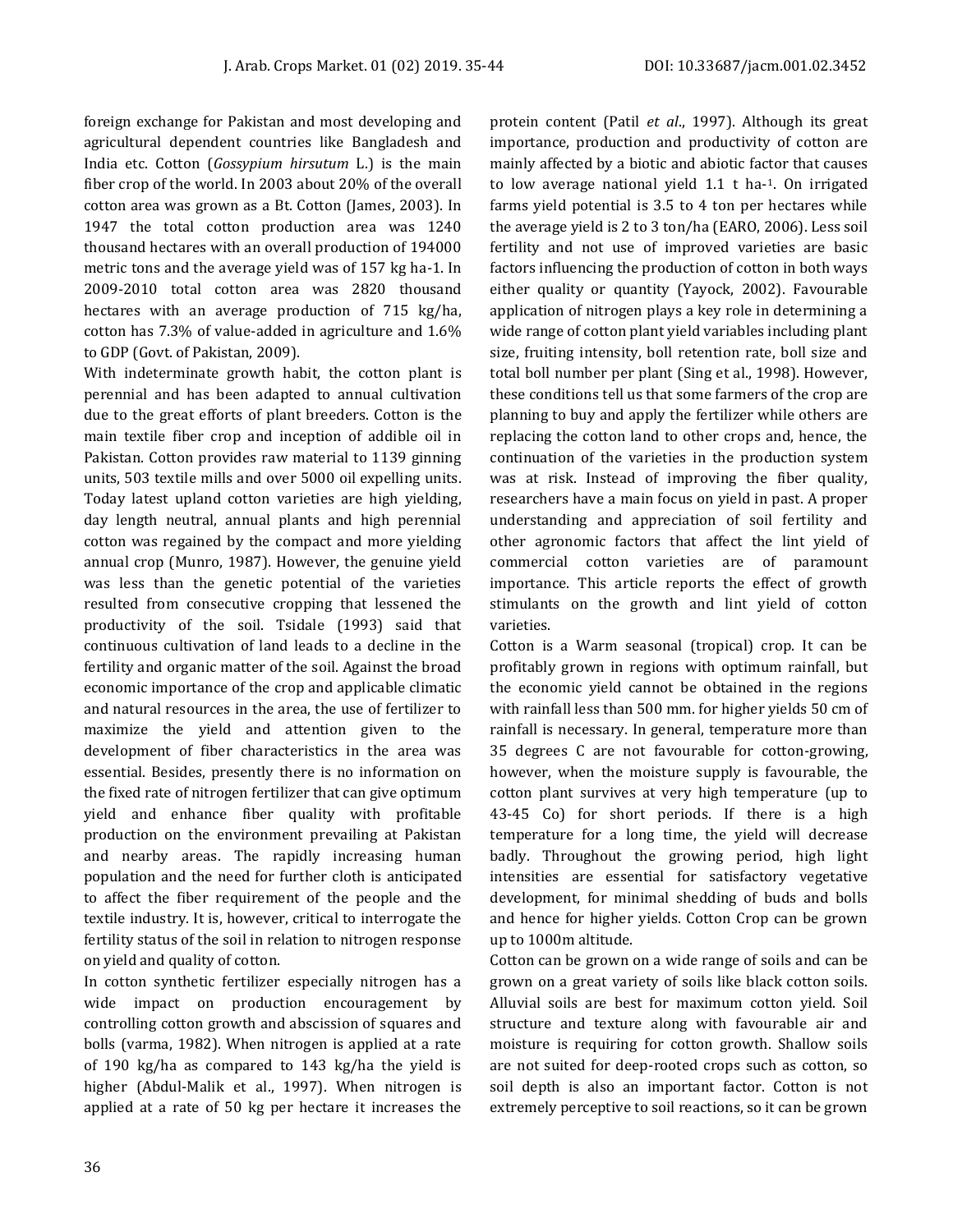on a variety of soils with pH ranging from 5 to 8 and above. Cotton mainly knows as fairly tolerant to salinity. It has been noticed that uptake of Sodium in cotton is less from its abundance and availability in soil and water as was shown by the low accumulation of sodium in both tops and roots. This shows that the relatively high salttolerance of cotton may be at least partly due to the presence of some selective mechanism that implements cotton roots to restrict sodium absorption. Cotton is commonly cultivated on sandy loam to loam soils with optimum irrigation facilities.

Seed invigoration implies an improvement in seed performance by any postharvest treatment that focused on improvement in germinability, storability and better field performance. One method of improving seed germination in the field has been through the use of presowing treatment such as seed priming (Heydeker *et al*., 1973). Hydro priming is used to improve germination, increase treatment shows greater germination across a wide range of environmental condition as temperature, then unprimed seed (Valdes and Bradford,1987; Ellis and Butcher,1998) and adverse field conditions such as salinity (Wiebe and Muhyaddin,1987) under low water availability (Frett and Pill, 1989) Hydro priming just increase the seed germination but not improve the dead seed (Canliffe,1998). The objective of this research is to test whether seed priming methods by using water treatments would affect seed germination and vigour of high performing. Therefore, this study was conducted to assess the effect of growth stimulants (KCl and CaCl2) on the growth and yield of cotton.

## **MATERIALS AND METHODS Experimental site**

The field experiment was performed at Adaptive Research Farm Karor, District Layyah, Punjab, Pakistan in the year 2015-16 to evaluate the growth stimulants on growth and yield of cotton under Agro-climatic conditions of Layyah.

# **Growth conditions**

Cotton variety Bt.MNH-886 was sown with a seed rate of 25 kg ha-1 . The experiment design is a Randomized Complete Block Design (RCBD) with 3 replications. The fertilizer NPK was applied as per recommendation and standard agronomic practices were given at a proper time. The cotton crop was cultivated on May 21, 2015. The seed was taken from Central Cotton Research Institute Multan (CCRI). The pre-emergence weedicide

pendimethalin 33% was sprayed on bed-furrow in dry conditions with the ratio of 2.5L/ha. The plant to plant distance was 22.5 cm while row to row distance was 75 cm. When the cotton plants reached 20 cm thinning was done to obtain the required number of plants population. After 7 days first irrigation was done because plants needed the water. The four treatments; T1 [Control (dry seed sowing/un-soaked seed sowing)], T2[Soaking seed in water for 12 hours (hydro priming)], T3 (Soaking seed in CaCl<sub>2</sub> 2% solution for 12 hours) and T4 (Soaking seed in KCL 2% solution for 12 hours). Fertilizers were used in the following rates;  $DAP = 2$ bags/acre,  $SOP = 1$  bag/acre and Urea = 1 bag/acre.

# **Growth parameters**

The Germination percentage was calculated by the following formula:

 $\emph{Germanation }\% = \frac{Number\;of\;germinated\;seed}{Total\;seed\;number} \times 100$ Five plants were selected at random from each plot and were measured in centimetres with the help of measuring tape by placing it along the axis of the plant and the average was taken. The number of plants per square meter that emerged was recorded daily. Monopodial and sympodia branches of ten randomly selected plants from each plot were counted and an average number of monopodial and sympodial branches per plant was calculated. About two months after planting, flower buds called squares to appear on the cotton plants. In another three weeks, the blossom opened their petals change from creamy white to yellow, then pink and finally, dark red. After three days they wither and fall, leaving green pods which are called cotton bolls. The number of squares, flowers and boll were counted from ten randomly selected plants according to age and then the average number was determined. Staple length in millimetre was taken from three samples in each plot and then converted. It was taken three times in each replicate and then averaged. Staple strength was calculated in 1000 pounds per square inch (unit) from each plot of all the treatments and average was taken.

# **Yield parameters**

Weight of five bolls (seed cotton +hulls) was taken from each replicate of all the treatments and then the average was taken in grams. Weight of lint was calculated from a sample of 100 g seed cotton after the ginning process from each replicate and then averaged in grams. It was calculated by weighing 100 linted seed of cotton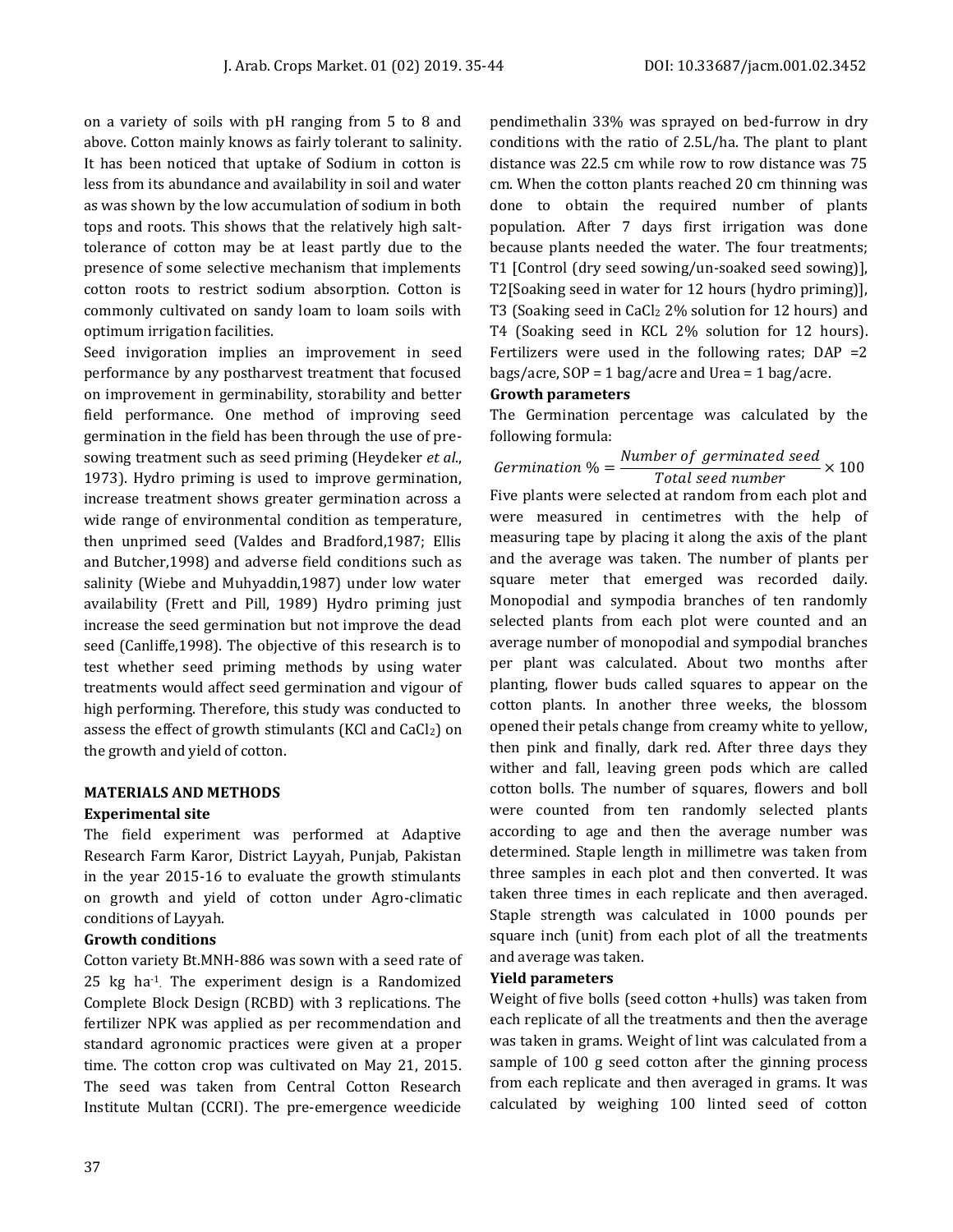obtained after ginning of produce from each plot to be called a seed index. The yield of seed cotton in kg/ha was calculated by taking picking from each plot and converting it on a hectare basis.

## **Ginning out turn (%)**

For ginning outturn (G.O.T.) sub dried samples were ginned separately with ginning machines. Ginned lint obtained from each sample of standard weight (100 g.) was weighed and (G.O.T.) percentage was calculated by the following formula.

$$
G.O.T = \frac{Weight\ of\ limit}{Weight\ of\ seed\ cotton} \times 100
$$

#### **Statistical analysis**

The data were subjected to statistical analysis separately by using of analysis of variance technique. The difference among treatment means was compared by using the least significant difference test at 5 % probability level (steel *et al*., 1997).

#### **RESULTS AND DISCUSSION**

The field experiment was performed at Adaptive Research Farm Karor, District Layyah, Punjab, Pakistan in the year 2015-16 to evaluate the growth stimulants on growth and yield of cotton under Agro-climatic conditions of Layyah. Cotton variety Bt.MNH-886 was sown with seed rate 25 kg ha-1. The experiment design is a Randomized Complete Block Design (RCBD) with 3 replications. The fertilizer NPK was applied as per recommendation and standard agronomic practices were given at a proper time.

#### **Growth parameter of cotton**

# **Effect of different growth stimulants on germination (m-2)**

Data presented in table 1 showed a significant difference among all the treatments regarding cotton seed germination at Adaptive Research Farm, Koror. The maximum cotton seed germination was 37.00 in treatment soaking the seed in potassium chloride 2% solution. Similarly, seed germination was (26.667) in the control treatment. A significant difference was found in treatments hydro priming and soaking the seed in calcium chloride solution.

Data presented in table 2 showed a significant difference among all the treatments regarding the number of plants m-2 seed. The maximum number of plants m-2 cotton was (32.667) in treatment soaking seed in potassium chloride 2% solution. Whereas a minimum number of plants m-2were (20.66) in the control treatment. A

significant difference was found regarding the number of plants m-2 in treatments hydro priming and soaking the seed in calcium

Data presented in table 3 showed a significant difference among all the treatments except control regarding plant height (cm). Maximum plant height (165.67 cm) was in treatment soaking seed in potassium chloride solution, whereas minimum plant height (148.67 cm) was in the control treatment. (Table 3.1). Significant differences were found regarding plant height in treatments.

Data presented in table 4 showed non-significant difference among all the treatments regarding the number of monopodial branches/plant. Maximum monopodial branches were observed in treatment soaking the seed in potassium chloride solution, followed by hydro priming which is statically at par with treatment soaking the seed in calcium chloride solution minimum monopodial branches were in the control treatment (table 4).

Data regarding a number of sympodial branches plant-1 presented in table 5 showed a significant difference among treatments applied. A maximum number of sympodial branches/plant were recorded in treatment soaking the seed in potassium chloride solution (23.33) which is at far with treatment soaking seed in calcium chloride solution, whereas a minimum number of sympodial branches plant<sup>-1</sup>were in the control treatment (18.33) followed by hydro priming (21.00).

Our results that maximum cotton seed germination (m- $^{2}$ ), number of plants m<sup>-2</sup> and plant height with soaking the seed in potassium chloride solution are in agreement with Basra *et al.* (2005), Farooq *et al*. (2007) Farooq *et al*. (2009) and Rehman *et al*. (2011). These results are in partial agreement with Harris *et al*. (2011) and Umair *et al*, (2012), because they reported that KCL is the best and promote germination.

# **Yield Parameter of Cotton Crop**

Data regarding the number of squares plant-1 presented in table 6 showed non-significant differences among all the treatments. Therefore, it is concluded that seed priming of cotton seed with water and salts no effect on the number of squares,

Data regarding the number of flowers presented in table 7 showed non-significant differences among all the treatments. Therefore, it is concluded that seed priming of cotton seed with water and salts no effect on the number of flowers (table 7).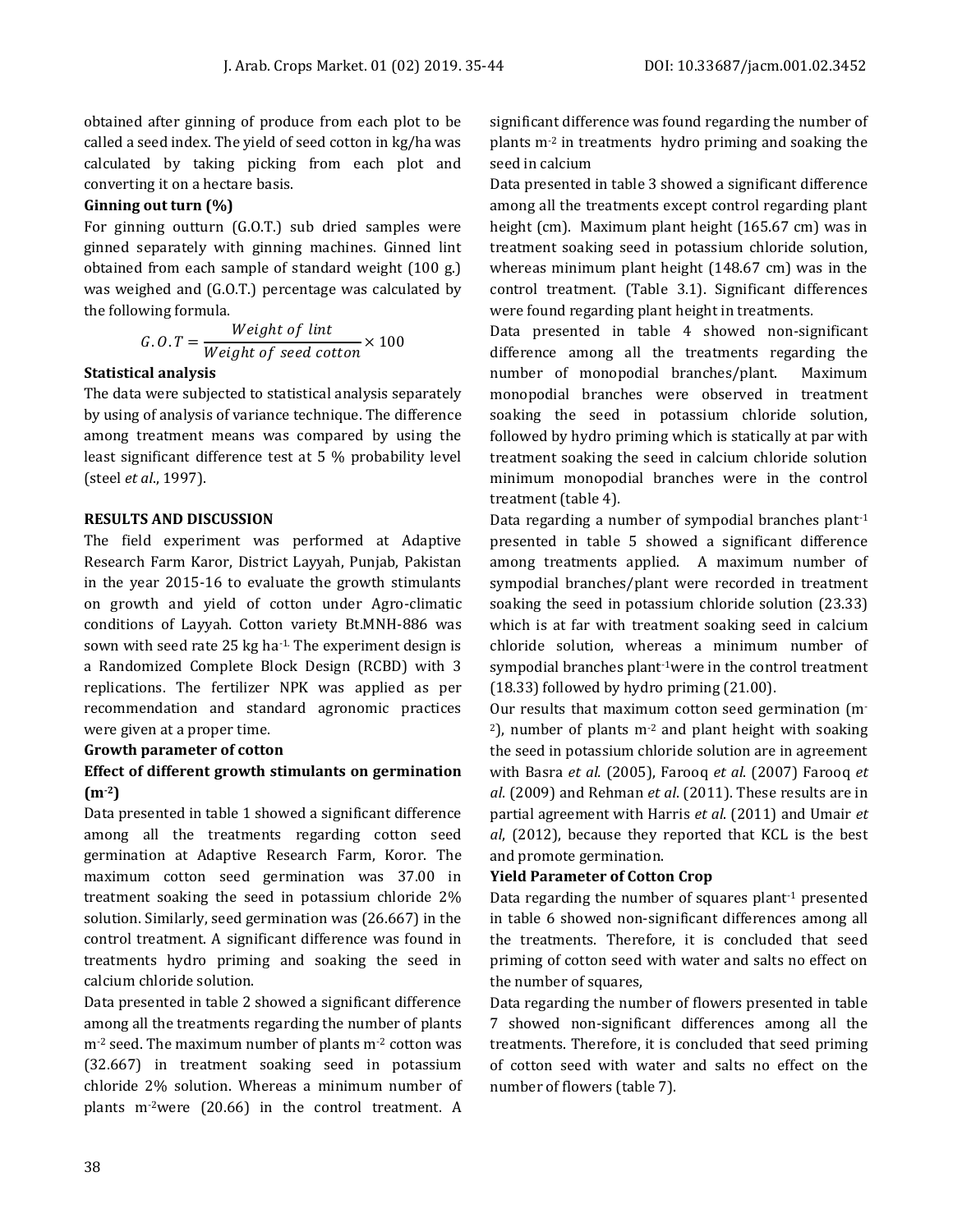Data regarding the number of unopened bolls plant-<sup>1</sup>presented in table 8 showed no significant differences among all the treatments. So, therefore, it is concluded that seed priming of cotton seed with water and salts no effect on the number of unopened bolls plant-1.

Data regarding the number of opened bolls plant-<sup>1</sup>presented in table 9 showed non-significant differences among all the treatments. So it is concluded that seed priming of cotton seed with water and salts no effect on the number of opened bolls plant-1.

Data regarding the number of boll weight (gm) presented in table 10 showed non-significant differences among all the treatments. So it is concluded that seed priming of cotton seed with water and salts no effect on boll weight (gm).

Data presented in table 11 showed significant and nonsignificant differences among the treatments regarding average yield kg/ha. Maximum seed cotton yield was (2700.00kg ha-1) in treatments soaking the seed in potassium chloride solution whereas minimum seed cotton yield was (3238kg ha-1) control.

Data presented in table 12 showed significant and nonsignificant differences among the treatments regarding seed cotton yield kg ha-1. Maximum seed cotton yield was (901.07kg ha-1) in treatments soaking the seed in potassium chloride solution whereas minimum seed cotton yield was (773.70kg ha-1) control.

Data presented in table 13 showed significant differences among the treatments regarding lint yield kg/ha. Maximum seed cotton yield was (1797.7kg ha-1) in treatments soaking the seed in potassium chloride solution whereas minimum seed cotton yield was (1545.6kg ha-1) in the control treatment.

Data presented in table 14 showed significant differences among all the treatments regarding seed index (gm). Maximum seed index was (9.0167gm) in treatments soaking the seed in potassium chloride solution whereas the minimum seed index was (7.6133gm) in the control treatment. These results are in line with Azeem *et al*. (2015), Farook *et al*. (2007), Ruan *et al*. (2002) and Afzal *et al*. (2008), but crops are different in research studies. Moreover, Haris *et al*. (2001), Umair *et al*. (2012) and Selvarani and Umarani (2011) obtain contrasting results that showed hydro priming is batter and gave a positive influential effect on test crop.

#### **Fiber Parameters of Cotton**

Data presented in table 15 showed non-significant differences among all the treatments regarding

uniformity index (%). Therefore, it is concluded that seed priming of cotton seed with water and salts have no effect on uniformity index (%).

Data presented in table 16 showed non-significant differences among all the treatments regarding UHML Fiber length. Therefore, it is concluded that seed priming of cotton seed with water and salts have no significant effect on UHML Fiber length.

Data presented in table 17 showed non-significant differences among all the treatments regarding micro narie value. Therefore, it is concluded that seed priming of cotton seed with water and salts have no effect on micro narie value.

Data presented in table 18 showed significant differences among all the treatments regarding ginning outturn (%). Therefore, it is concluded that the maximum seed index was (46.033%) in treatments soaking seed in potassium chloride solution whereas minimum seed index was (42.863%) in the control treatment.

Seed priming of cotton with water and salts have no effect on uniformity index (%), UHML fiber length and micro narie value but maximum GOT was (46%) in soaking the seed in potassium chloride solution whereas minimum GOT was (43.23%) in the control treatment.

In addition, all priming techniques gave excellent results but cropping behaviour response is different for different crops. However, some parameter selected under this study is new because these parameters are new and not included by previous investigators.

#### **DISCUSSION**

Cotton is grown in about 80 countries but only five countries viz., China, India, USA, Pakistan and Brazil accounted for about 81% of the global area and provided 75% of the world's cotton in 2009-10. In the world, Pakistan is the fifth largest producer, 4<sup>th</sup> largest consumer of cotton and the 2nd largest exporter of cotton yarn (1.3 million out of 5 million) (Akhtar *et al*., 2005). The seed meal is a protein-rich by-product useful to feed ruminant livestock, but toxic to non-ruminant animals and humans because of the existence of pigment glands of gossypol, a terpenoid aldehyde. The development of insects/pests resistant crop varieties has been one of the most successful applications of agricultural biotechnology research to-date. The induction and promotion of Bt. (*Bacillus thuringiensis)* cotton in Pakistan is one of the most important steps in this direction. Bt cotton was first introduced in 1996 in the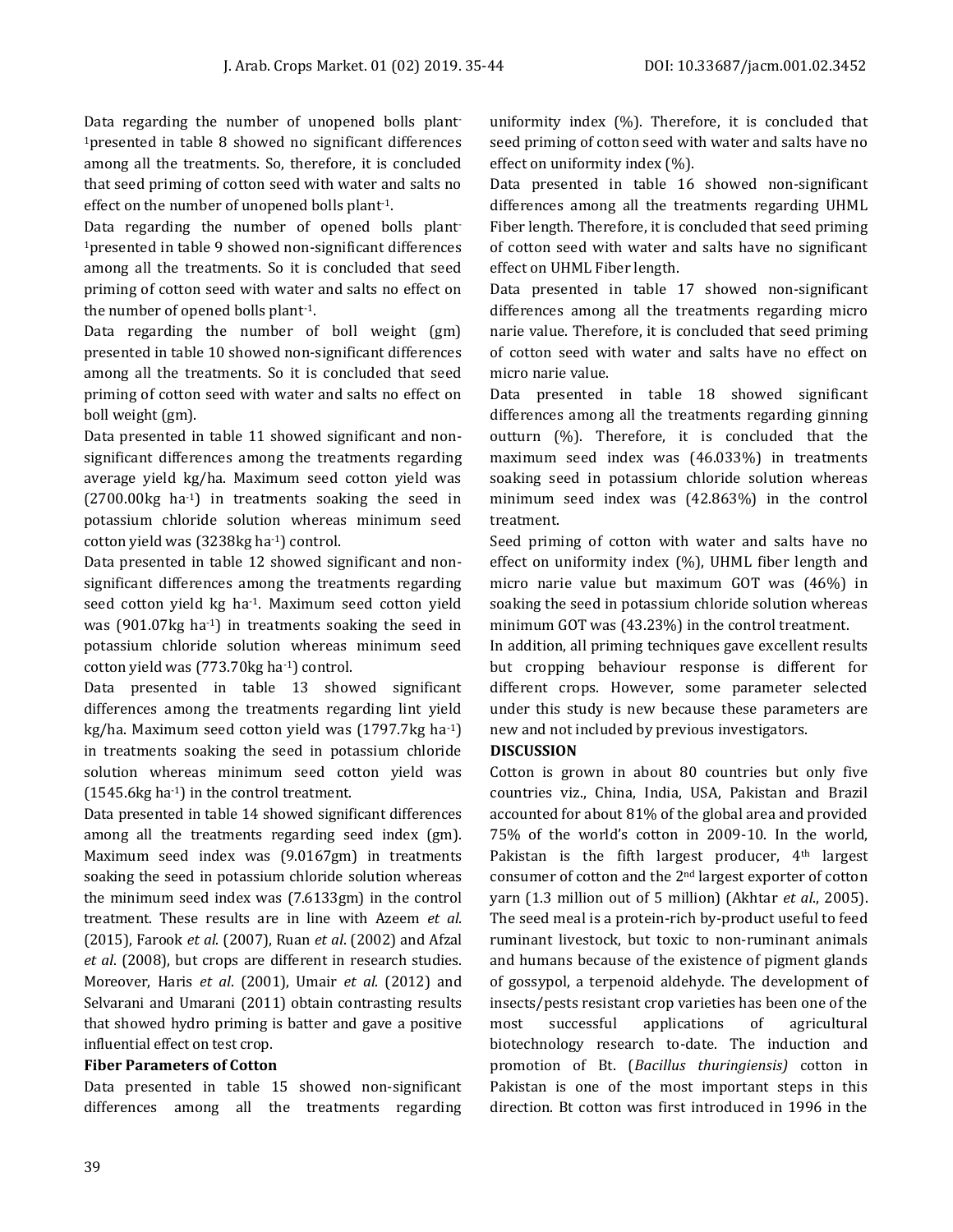United States and Australia (Traxle, 2006). Bt cotton has been genetically engineered with the insecticidal gene from the soil bacterium *B. Thuringiensis*. It is assumed that the trans-gene produces a protein that paralyzes the larvae of pest insects, including cotton bollworm and borers and is highly specific to the target organisms. The Bt cotton varieties achieve higher yields than the non-Bt cotton varieties and better boll retention on the first fruiting branch is an agronomic advantage.

Similarly Bt Cotton provides an alternative by replacing insecticides with a toxin within the plant. According to (Layton *et al*., 1997) overall performance of Bt. Cotton was better than conventional varieties. Transgenic Bt. cotton can effectively control specific lepidopterous species. For Bt cotton, in a developed country such as the USA, an increase in yield is 10–15% (China, India, USA) . Today, biotech cotton occupies almost 60% of the world's cotton area. In India, around 85% of the cotton area is under Bt hybrids. The agronomic performance of Bt cultivars may vary substantially from their non-Bt counterparts. referred to extensive studies comparing transgenic cotton varieties with their recurrent parents showed that fiber uniformity, length, strength, and elongation showed no significant differences due to transgenic technology. reported that GM crops increase the yield significantly in developing countries, especially in the tropics and subtropics. An increase or decrease in yield depends on the yield loss of the non-transgenic counterparts under the same cropping practice. For Bt cotton, in a developed country such as the USA, an increase in yield is 10–15%.

Table 1. Effect of growth stimulants on cotton seed germination m<sup>-2-</sup>.

|                | <b>Treatments</b>                              | Germination |
|----------------|------------------------------------------------|-------------|
| T <sub>1</sub> | Control                                        | 26.667c     |
| T <sub>2</sub> | Hydro priming                                  | 30.333 ab   |
| T3             | Soaking seed in CaCl <sub>2</sub> 2% solution. | 28.333 b    |
| T4             | Soaking seed in KCL 2% solution.               | 37.00 a     |

#### Table 2. Effect of growth stimulants on number of plants m-2.

|    | Treatments                                     | Number of plants m <sup>-2</sup> |
|----|------------------------------------------------|----------------------------------|
| T1 | Control                                        | 20.667 a                         |
| T2 | Hydro priming                                  | 25.333 ab                        |
| T3 | Soaking seed in CaCl <sub>2</sub> 2% solution. | 26.333 b                         |
| T4 | Soaking seed in KCL 2% solution.               | 32.667 a                         |

Table 3. Effect of growth stimulants on plant height (cm).

|                | Treatments                                     | Plant height (cm). |
|----------------|------------------------------------------------|--------------------|
| T <sub>1</sub> | Control                                        | 148.67 c           |
| T2             | Hydro priming                                  | 155.67 bc          |
| T3             | Soaking seed in CaCl <sub>2</sub> 2% solution. | 158.33 ab          |
| T4             | Soaking seed in KCL 2% solution.               | 165.67 a           |

#### Table 4. Effect of growth stimulants on number of monopodial branches plant-1.

|                | Treatments                                     | Number of monopodial branches plant <sup>-1</sup> . |
|----------------|------------------------------------------------|-----------------------------------------------------|
| T1             | Control                                        | 2.00a                                               |
| T <sub>2</sub> | Hydro priming                                  | 2.33a                                               |
| T <sub>3</sub> | Soaking seed in CaCl <sub>2</sub> 2% solution. | 2.66 a                                              |
| T4             | Soaking seed in KCL 2% solution.               | 2.33a                                               |

Table 5. Effect of growth stimulants on number of sympodial branches plant<sup>-1-</sup>.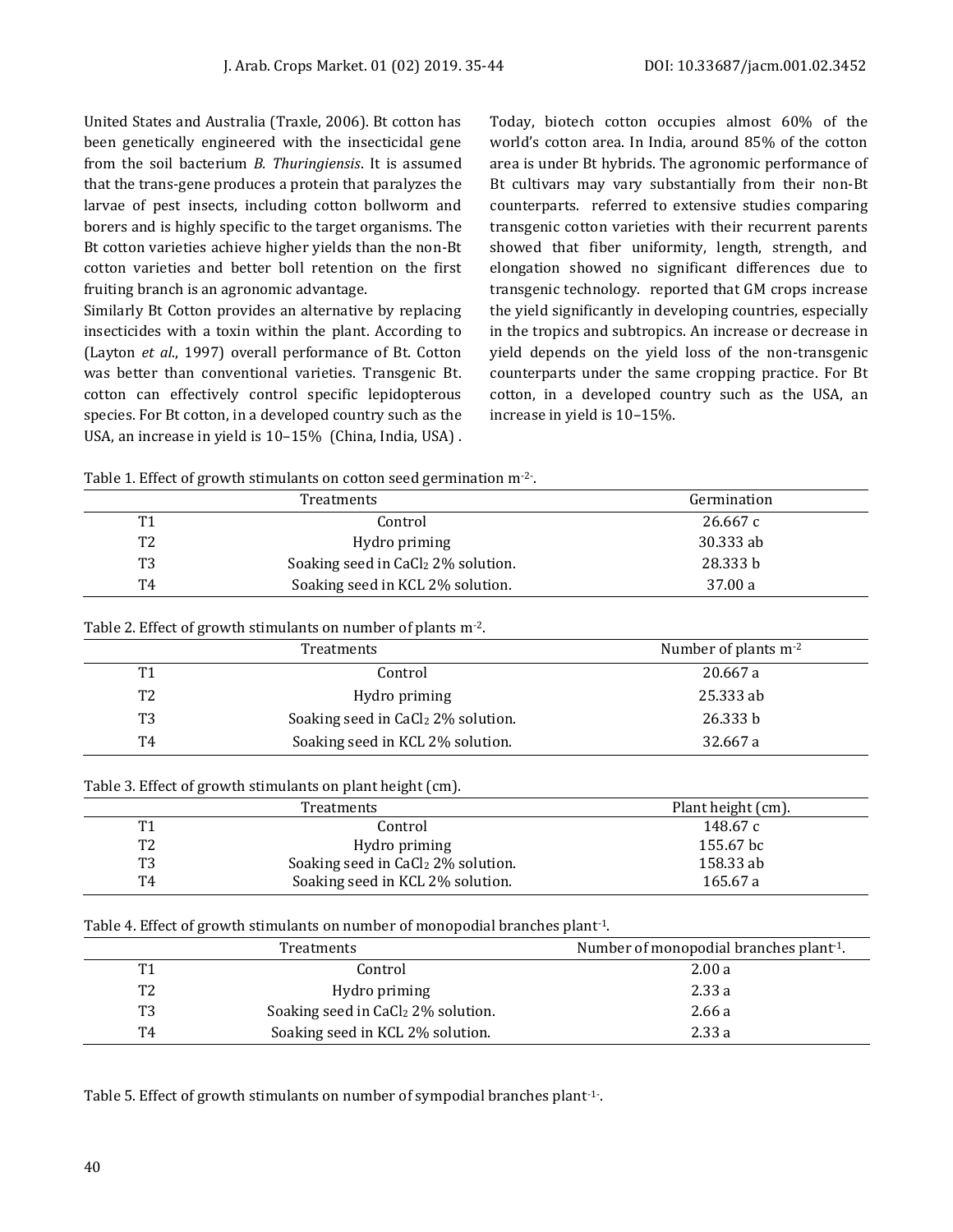|                | Treatments                                                                             | Number of sympodial branches per plant |
|----------------|----------------------------------------------------------------------------------------|----------------------------------------|
|                | T1 (Control)                                                                           | 18.333 d                               |
|                | T2 (Hydro priming)                                                                     | 21.00c                                 |
|                | T3 (Soaking seed in CaCl2 2% solution)                                                 | 23.20 b                                |
|                | T4 (Soaking seed in KCL 2% solution)                                                   | 23.33 a                                |
|                | Table 6. Effect of growth stimulants on number of squares plant-1.                     |                                        |
|                | Treatments                                                                             | Number of squares plant-1              |
| T <sub>1</sub> | Control                                                                                | 13.03 a                                |
| T <sub>2</sub> | Hydro priming                                                                          | 13.30 a                                |
| T <sub>3</sub> | Soaking seed in CaCl <sub>2</sub> 2% solution.                                         | 13.63 a                                |
| T <sub>4</sub> | Soaking seed in KCL 2% solution.                                                       | 14.48 a                                |
|                | Table 7. Effect of growth stimulants on number of flowers.                             |                                        |
|                | Treatments                                                                             | Number of Flowers                      |
| T <sub>1</sub> | Control                                                                                | 2.17a                                  |
| T <sub>2</sub> | Hydro priming                                                                          | 2.93 a                                 |
| T <sub>3</sub> | Soaking seed in CaCl <sub>2</sub> 2% solution.                                         | 2.31a                                  |
| T4             | Soaking seed in KCL 2% solution.                                                       | 2.38a                                  |
|                | Table 8. Effect of growth stimulants on number of unopened bolls plant <sup>-1</sup> . |                                        |
|                | Treatments                                                                             | Number of unopened bolls plant-1       |
| T1             | Control                                                                                | 3.2333 a                               |
| T <sub>2</sub> | Hydro priming                                                                          | 3.0667 a                               |
| T <sub>3</sub> | Soaking seed in CaCl2 2% solution.                                                     | 3.2000 a                               |
| T <sub>4</sub> | Soaking seed in KCL 2% solution.                                                       | 3.6667 a                               |
|                |                                                                                        |                                        |
|                | Table 9. Effect of growth stimulants on number of opened bolls plant-1.                |                                        |
|                | Treatments                                                                             | Number of opened bolls plant-1         |
| T1             | Control                                                                                | 20.767 a                               |
| T <sub>2</sub> | Hydro priming                                                                          | 21.433 a                               |
| T <sub>3</sub> | Soaking seed in CaCl <sub>2</sub> 2% solution.                                         | 20.900 a                               |
| T <sub>4</sub> | Soaking seed in KCL 2% solution.                                                       | 23.633 a                               |
|                | Table 10. Effect of growth stimulants on boll weight (g).                              |                                        |
|                | Treatments                                                                             | Boll weight (gm).                      |
| T1             | Control                                                                                | 2.9133 a                               |
| T <sub>2</sub> | Hydro priming                                                                          | 2.9367 a                               |
| T <sub>3</sub> | Soaking seed in CaCl2 2% solution.                                                     | 3.0467 a                               |
| T <sub>4</sub> | Soaking seed in KCL 2% solution.                                                       | 3.2200 a                               |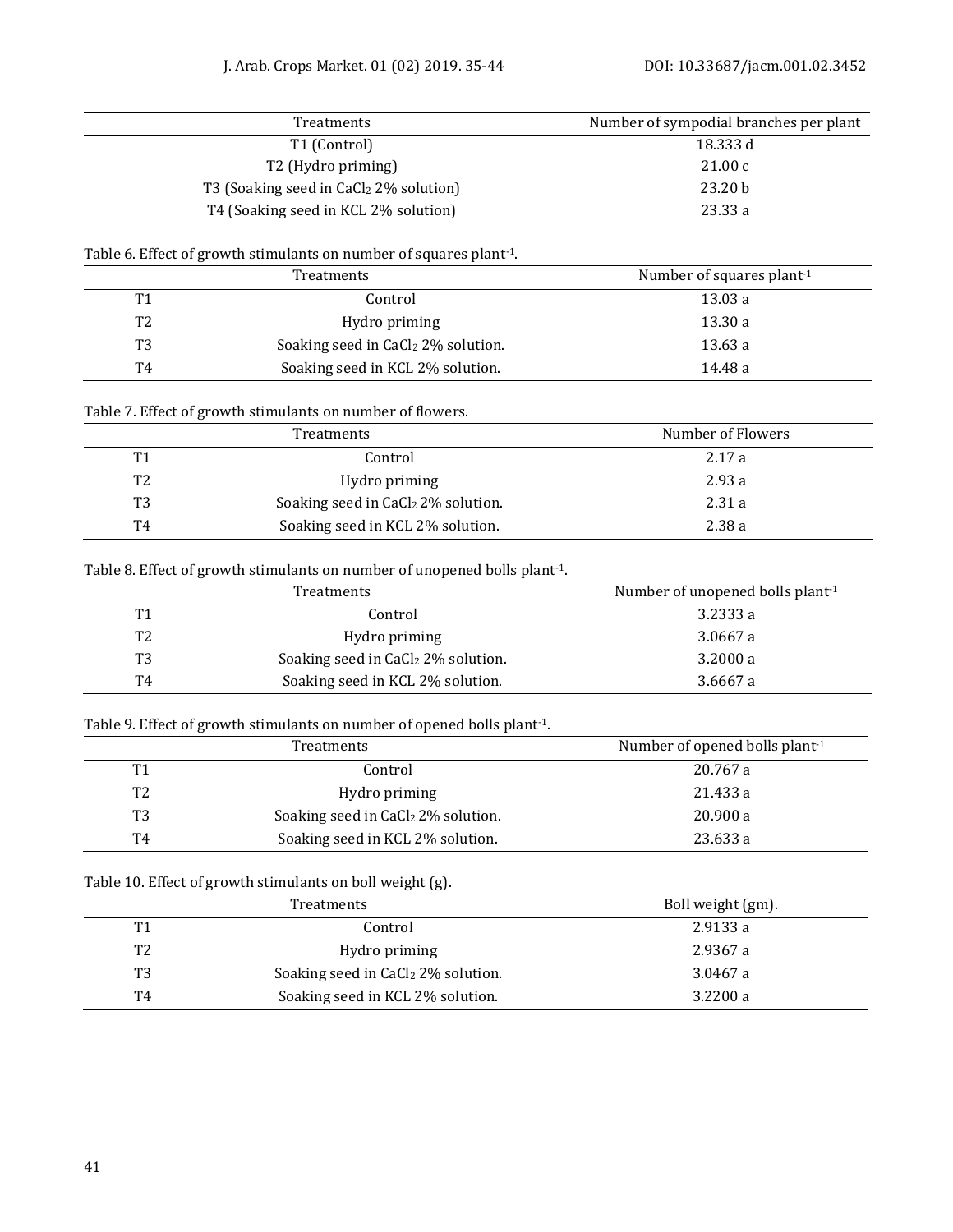| Table 11. Bliect of growth stiffuants on average yield is no |                                                |                                     |
|--------------------------------------------------------------|------------------------------------------------|-------------------------------------|
|                                                              | <b>Treatments</b>                              | Average yield $kg$ ha <sup>-1</sup> |
| T1                                                           | Control                                        | 2338.00 d                           |
| T2                                                           | Hydro priming                                  | 2500.00c                            |
| T3                                                           | Soaking seed in CaCl <sub>2</sub> 2% solution. | 2620.00 b                           |
| Τ4                                                           | Soaking seed in KCL 2% solution.               | 2700.33 a                           |
|                                                              |                                                |                                     |

# Table 11. Effect of growth stimulants on average yield kg ha-1.

## Table 12. Effect of growth stimulants on seed cotton yield kg ha-1.

|           | Treatments                                     | Seed cotton yield kg ha-1. |
|-----------|------------------------------------------------|----------------------------|
| <b>T1</b> | Control                                        | 773.70 d                   |
| T2        | Hydro priming                                  | 822.74 c                   |
| T3        | Soaking seed in CaCl <sub>2</sub> 2% solution. | 878.70 b                   |
| T4        | Soaking seed in KCL 2% solution.               | 901.07 a                   |

# Table 13. Effect of growth stimulants on lint yield kg ha-1.

|                | Treatments                                     | Lint yield $kg$ ha <sup>-1</sup> |
|----------------|------------------------------------------------|----------------------------------|
| T <sub>1</sub> | Control                                        | 1545.6 d                         |
| T <sub>2</sub> | Hydro priming                                  | 1637.4 c                         |
| T <sub>3</sub> | Soaking seed in CaCl <sub>2</sub> 2% solution. | 1702.8 b                         |
| T4             | Soaking seed in KCL 2% solution.               | 1797.7 a                         |

# Table 14. Effect of growth stimulants on seed index (g).

|                | Treatments                                     | Seed index (gm). |
|----------------|------------------------------------------------|------------------|
| T <sub>1</sub> | Control                                        | 7.6133 c         |
| T <sub>2</sub> | Hydro priming                                  | 7.8300 bc        |
| T <sub>3</sub> | Soaking seed in CaCl <sub>2</sub> 2% solution. | 7.9933 b         |
| T4             | Soaking seed in KCL 2% solution.               | 9.0167a          |

#### Table 15. Effect of growth stimulants on uniformity index (%).

|                | Treatments                                     | Uniformity index (%). |
|----------------|------------------------------------------------|-----------------------|
| T1             | Control                                        | 77.300 b              |
| T <sub>2</sub> | Hydro priming                                  | 77.367 b              |
| T3             | Soaking seed in CaCl <sub>2</sub> 2% solution. | 79.300 a              |
| T4             | Soaking seed in KCL 2% solution.               | 80.233 a              |

# Table 16. Effect of growth stimulants on UHML Fiber lengths.

|                | Treatments                                     | (UHML) Fiber Lengths. |
|----------------|------------------------------------------------|-----------------------|
| T1             | Control                                        | 24.573 a              |
| T <sub>2</sub> | Hydro priming                                  | 25.033 a              |
| T <sub>3</sub> | Soaking seed in CaCl <sub>2</sub> 2% solution. | 25.060 a              |
| T4             | Soaking seed in KCL 2% solution.               | 24.853 a              |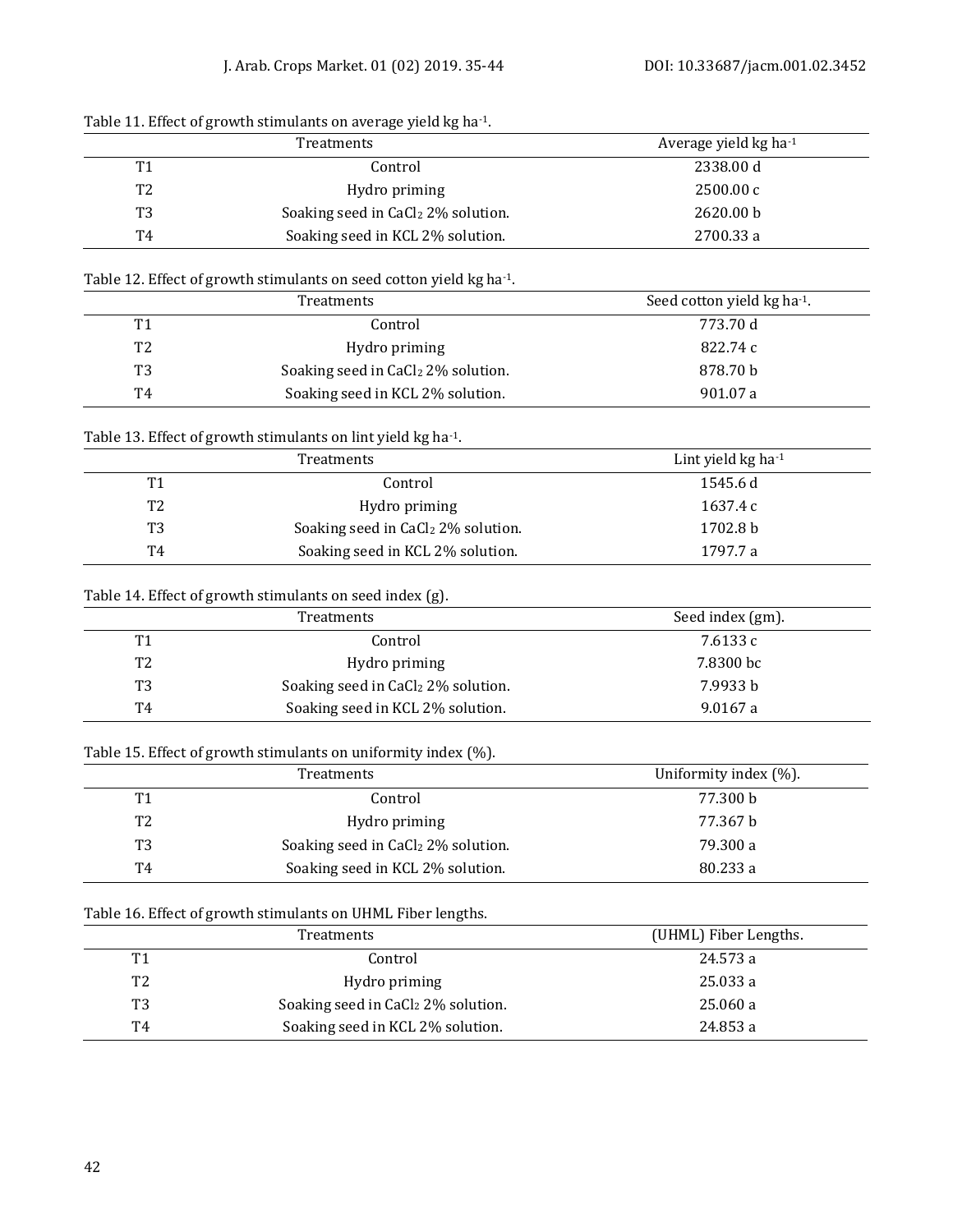|                | Treatments                                     | Micro Narie Value |
|----------------|------------------------------------------------|-------------------|
| T <sub>1</sub> | Control                                        | 4.5600 a          |
| T <sub>2</sub> | Hydro priming                                  | 4.6233 a          |
| T <sub>3</sub> | Soaking seed in CaCl <sub>2</sub> 2% solution. | 4.8000 a          |
| T4             | Soaking seed in KCL 2% solution.               | 4.8000 a          |

#### Table 17. Effect of growth stimulants on micro narie value.

#### Table 18. Effect of growth stimulants on ginning out turn (%).

|                | Treatments                                     | Ginning out turn $(\%)$ |
|----------------|------------------------------------------------|-------------------------|
| T1             | Control                                        | 42.863 d                |
| T <sub>2</sub> | Hydro priming                                  | 43.990 c                |
| T3             | Soaking seed in CaCl <sub>2</sub> 2% solution. | 44.937 b                |
| T4             | Soaking seed in KCL 2% solution.               | 46.033 a                |

#### **REFERENCES**

- Ali, Y, Z Aslam, and F Hussain. "Genotype and Environment Interaction Effect on Yield of Cotton under Naturally Salt Stress Condition." *International Journal of Environmental Science & Technology* 2, no. 2 (2005): 169-73.
- Arshad, Muhammad, Anjum Suhail, Muhammad Jalal Arif, and MUHAMMAD ASLAM Khan. "Transgenic-Bt and Non-Transgenic Cotton Effects on Survival and Growth of *Helicoverpa Armigera*." *International Journal of Agriculture and Biology* 11, no. 4 (2009): 473-76.
- Bennett, Richard, Yousouf Ismael, Stephen Morse, and Bhavani Shankar. "Reductions in Insecticide Use from Adoption of Bt Cotton in South Africa: Impacts on Economic Performance and Toxic Load to the Environment." *Journal of Agricultural Science-London* 142, no. 6 (2004): 665-74.
- Ethridge, M Dean, and Eric F Hequet. "Fiber Properties and Textile Performance of Transgenic Cotton Versus Parent Varieties." Paper presented at the 2000 Proceedings Beltwide Cotton Conferences, San Antonio, USA, 4-8 January, 2000 2000.
- Gerasimidis, Konstantinos, Dimitrios trianta Fillou, Maria Babatzimcpoulou, Katerina Tassou, and Haralampcs Katsikas. "Preparation of an Edible Cottonseed Protein Concentrate and Evaluation of Its Functional Properties." *International Journal of Food Sciences and Nutrition* 58, no. 6 (2007): 486-90.
- Hofs, Jean-Luc, Bernard Hau, and Diana Marais. "Boll Distribution Patterns in Bt and Non-Bt Cotton Cultivars. I. Study on Commercial Irrigated Farming Systems in South Africa." *Field Crops Research* 98, no. 2 (2006): 203-09.
- Hofs, Jean-Luc, Bernard Hau, Diana Marais, and Michel Fok. "Boll Distribution Patterns in Bt and Non-Bt Cotton Cultivars. Ii. Study on Small-Scale Farming Systems in South Afric." *Field Crops Research* 98, no. 2-3 (2006): 210-15.
- Jenkins, Johnie N, Jack C McCarty Jr, Robert E Buehler, Jack Kiser, Curtis Williams, and Tom Wofford. "Resistance of Cotton with Δ‐Endotoxin Genes from Bacillus Thuringiensis Var. Kurstaki on Selected Lepidopteran Insects." *Agronomy Journal* 89, no. 5 (1997): 768-80.
- Killi, FATİH, LALE Efe, and SEFER Mustafayev. "Genetic and Environmental Variability in Yield, Yield Components and Lint Quality Traits of Cotton." *International Journal of Agriculture and Biology*  7, no. 6 (2005): 1007-10.
- Mehmood, Zafar, Iqbal Ahmad, Faiz Mohammad, and Shamim Ahmad. "Indian Medicinal Plants: A Potential Source for Anticandidal Drugs." *Pharmaceutical Biology* 37, no. 3 (1999): 237- 42.
- Qaim, Matin, and David Zilberman. "Yield Effects of Genetically Modified Crops in Developing Countries." *Science* 299, no. 5608 (2003): 900- 02.